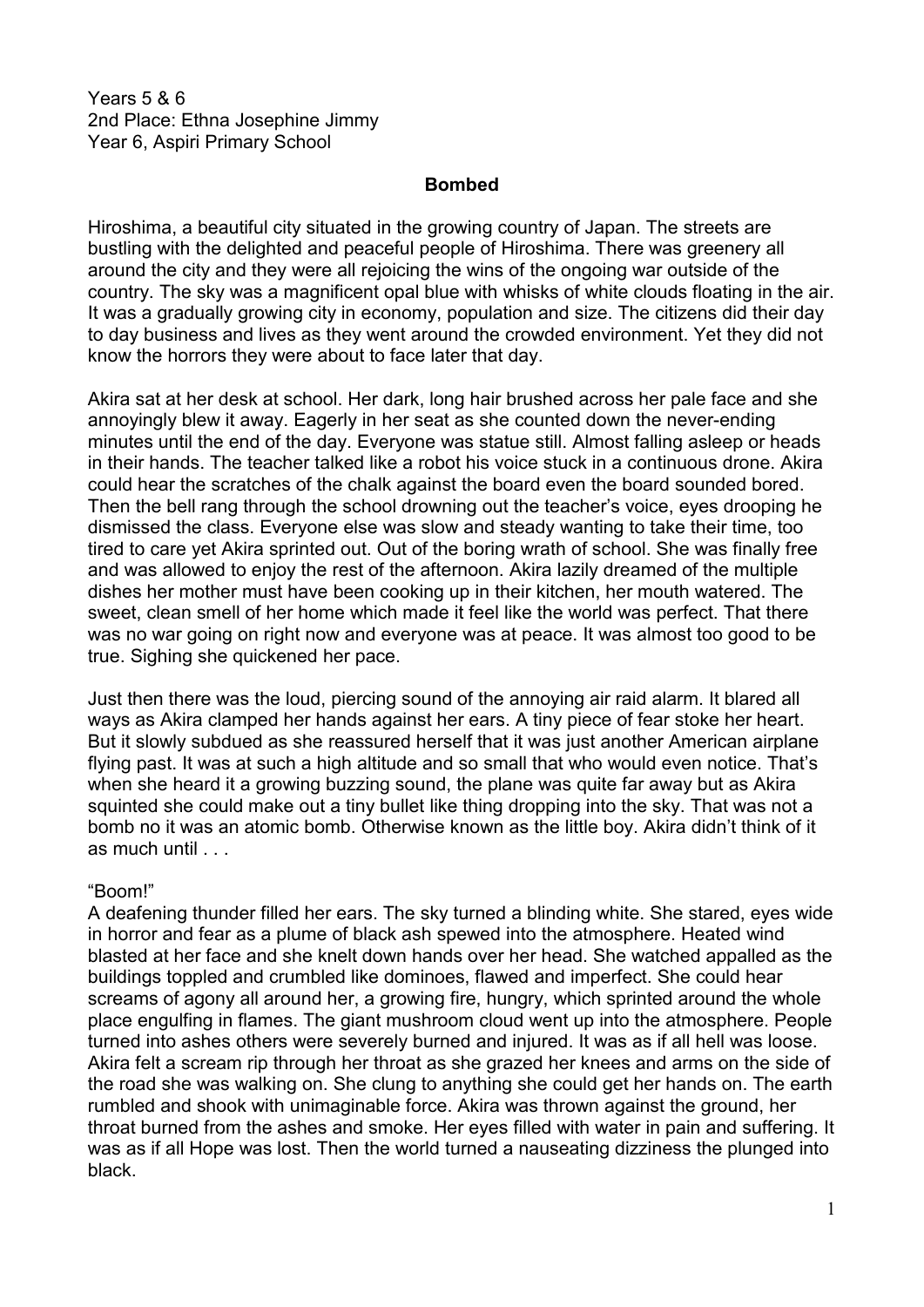Henry was energised for his first mission serving for his beloved country, America. The young air force commander was only 18 at the time. Driven by the ambitious need to support his country, Henry excelled all his coworkers in training. He eagerly stood beside the plane as several armed people came with scientist who pushed a large bullet like object into the plane. Henry was puzzled at the unusual item, but nevertheless he was told to not ask questions and only answer any. There was mixed expressions between the scientists and the armed guards. Some looked grave and guilty of the item, others had excitement twinkling in their eyes either way it was difficult to read their expressions and add it all up. Shrugging Henry stood tall and saluted in his smart army uniform. The people nodded in approval and a small smile was hidden beneath their mixed emotions. Then one of them said something very weird to him which made him doubt his whole mission and role in this mission.

"The lives of the people in Hiroshima lay in your hands. You decide whether they have hell or heaven."

Regardless of this he was told to shout "Drop" as they flew over Hiroshima. Being told what to do he hopped into the plane along with several others including two pilots, a scientist, some army men, and himself. The plane ride was awfully silent, this troubled Henry an awful lot. He asked himself whether they were supposed to be talking and joking around. Instead Henry stared through the window to see a bustling, bright city with a promising future. As soon as they were just above the target, Henry yelled "Drop". The bullet thing escaped from the plane and Henry was thrown forward as the plane speedily flew forward at the speed of light. When they slowed down enough to get the view of Hiroshima everyone held their breath. The bomb approached closer and closer to the city of Hiroshima. Then in a few seconds, a mighty blast could be seen. Henry could even feel the plane bristle even at such a distance.

He stared at horror as plumes of smoke rose into the atmosphere. It grew and was fluffy like cotton candy. He watched as buildings and people fell like dominoes. Almost the whole city erupted into tall fierce flames. He imagined the horrible scenes of Hiroshima. The burnt people exposed to hundreds of ounces of radiation choking and coughing on toxic smoke. He had decided to do this. The awful realization hit him like a bullet, he decided whether they would die or live. The fate of the whole city. He had done this and he would never forgive himself. The scientist's words came back into his crowded head. "The lives of the people in Hiroshima lay in your hands. You decide whether they have hell or heaven."

He decided for them to have hell. Henry felt sick, he put a hand to his head as a nauseating dizziness overcame him. Then the world went totally black.

Robert was in his classic white lab coat. His tight goggles around his dark brown eyes. He stood, simply gazing at his project. The Manhattan Project, was his mission. Something he would be recognized for, praised for but scrutinized for and disgusted for. It was all so confusing the recognition he would get. Right now, he just worked on finishing touches. He had been a part of this project for months now, originally created for the ending of World War 2, now it was supposed to end the war with Japan. His warm fingers felt the cold metal on the bomb. The energy this holds was massive, never-ending. A bomb which contained all hell. In just a few minutes the military would come and escort it into the plane and then it would be over. Quicker than the speed of light. He wondered, was this worth it? Couldn't there be a different way to end this war? But he did as he was told. Standing back